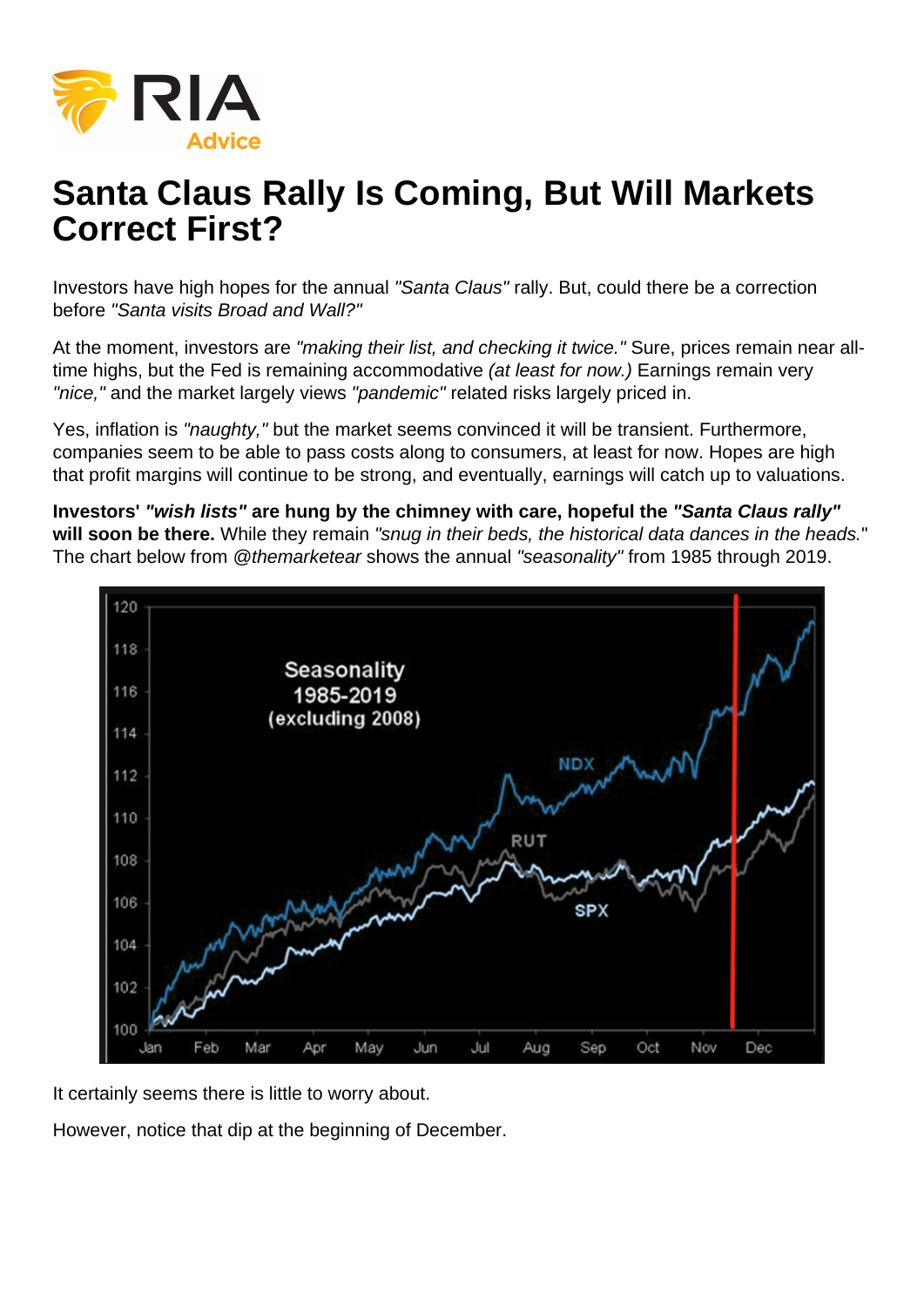## Mutual Fund Distributions Come First

Before "Santa Claus" comes to visit "Broad and Wall" mutual funds distribute their capital gain, dividends, and interest income for the year. These distributions start in late November, but a large number of distributions occur in the first two weeks of December.

Every year, I get large numbers of emails from individuals confused by the sharp decline in their funds. To wit:

"Lance, I don't understand what happened to my fund. Yesterday, the fund was trading at \$10.54 per share, and today it is at \$9.78. There is no news to account for decline."

There is nothing wrong with the mutual fund. They made their annual distribution. In this case, it was capital gains and dividend income.

When the distribution occurs, the fund price is immediately impacted. However, in a day or so, you will receive either additional fund shares or a cash deposit. Such depends on how you have elected to take your distributions. Yes, on the date of distribution you will see your portfolio value decline by the amount of the distribution. But when that distribution is received and credited, your value will return to normal.

There is no need to panic.

However, there is potentially a negative impact on the market. Such is particularly the case when volumes are weak, liquidity is low, and breadth is poor. As shown, during the entire advance from the September lows, the volume declined. Importantly, over the last week, breadth deteriorated.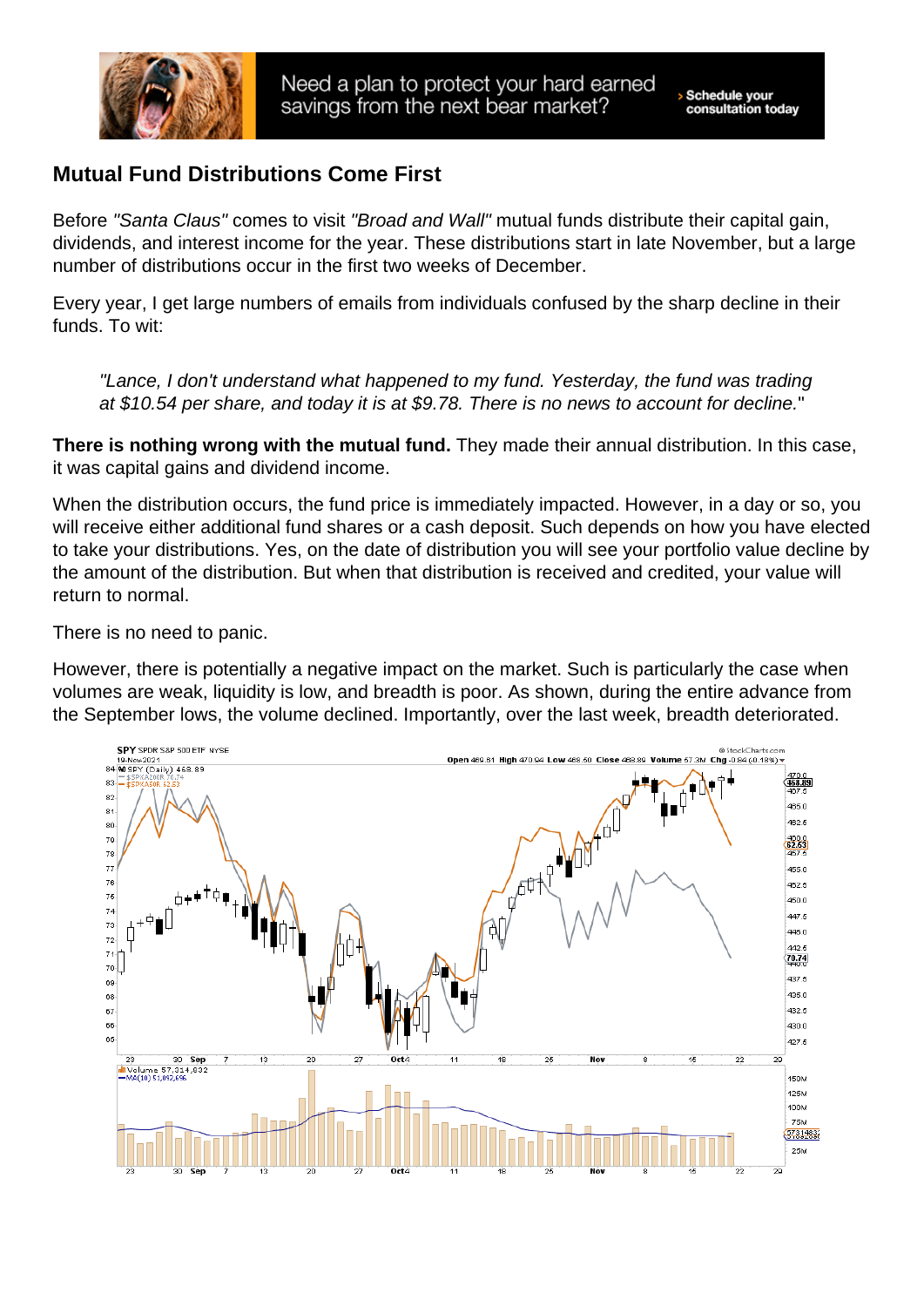The problem is that "for every seller, there must be a buyer." The chart below shows where volume exists at various price levels.

When mutual funds start making distributions, buyers appear to be "living" closer to the 50-dma (orange dashed line.)

As the Wall Street axiom goes: "Sellers live higher. Buyers live lower."

## Let The Market Tell You

There are more than just a few caveats to this analysis, both bullish and bearish.

- From the bullish perspective, sentiment remains optimistic, momentum is strong, and speculation is rampant. Such can certainly keep stocks elevated in the near term.
- From a bearish view, valuations, inflation, and the Fed remain challenges. However, while these broader factors tend to play out over longer periods, they provide the "fuel" for an exogenous catalyst. Such could be a spike in interest rates, a more hawkish Fed, or an expected battle over the "debt ceiling."

However, picking one side over the other leaves you exposed to the unexpected. Therefore, the best approach is to let the market "tell you."

Such is our approach. As noted in thi[spast weekend's newsletter:](https://realinvestmentadvice.com/the-fomo-rises-as-investors-push-risk-bets-11-19-21/)

"Given the more exceeding levels of FOMO in the market currently, we remain weighted towards equity risk. Therefore, from a portfolio management standpoint, we must continue to press for portfolio returns for clients. However, don?t mistake that as a disregard for the underlying risk.

Over the last two weeks, we took profits in overbought and extended equities (F, NVDA, AMD). We also shortened our bond duration by trimming our longer-duration holdings. Such actions rebalanced portfolio risk short-term. In addition, we run a 60/40 allocation model for our clients; such left us slightly underweight equities and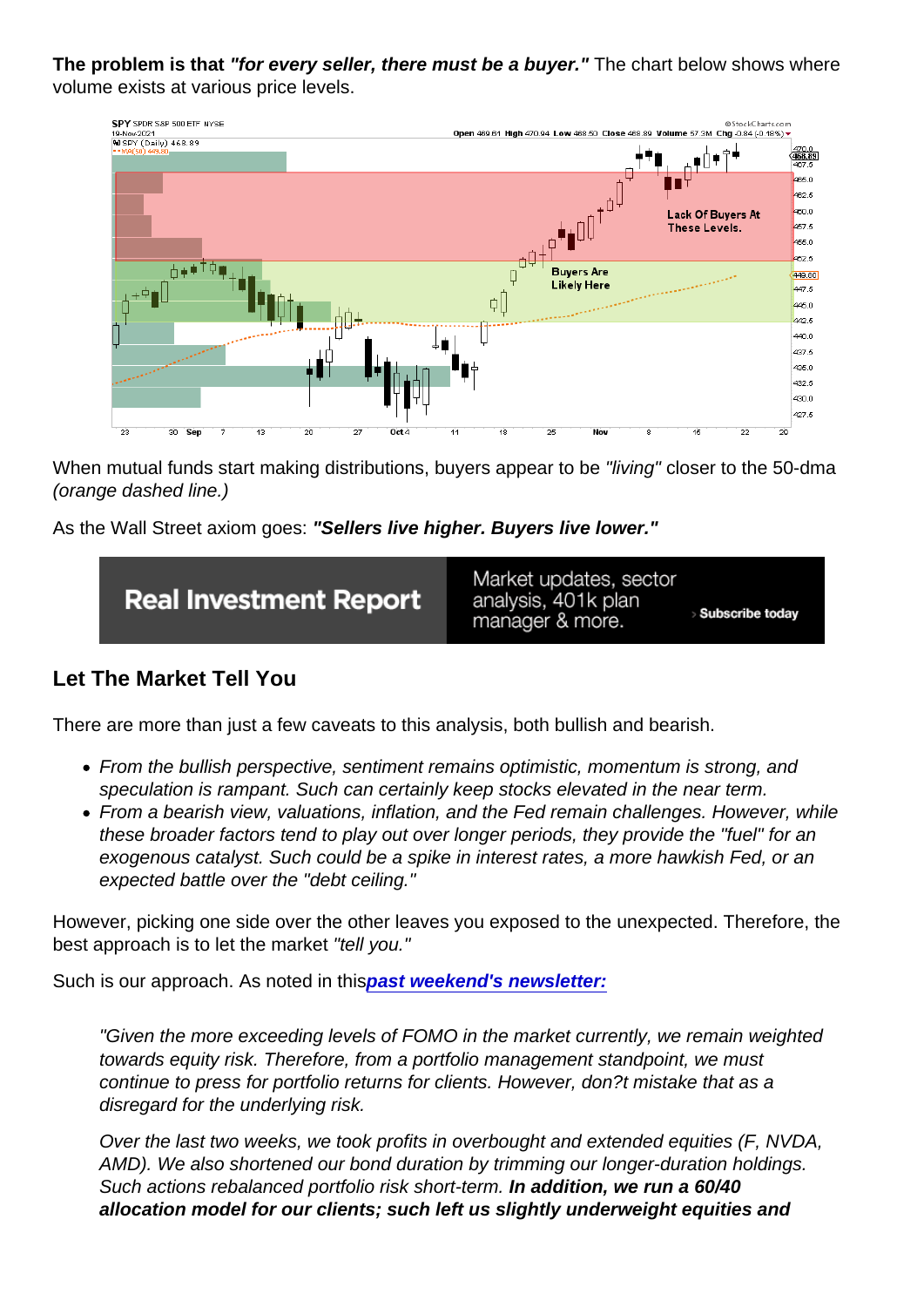bonds and overweight cash.

The RIAPro Technical Chart , suggests caution. The market is well extended above its 50-dma, is overbought, and the MACD "sell signal" suggests the risk is elevated.

If the market breaks above the current consolidation, a move higher is likely, suggesting an increase in equity exposure. However, from current levels, any advance would remain limited.

The best opportunity would come from a correction in early December providing a better entry point for the "Santa Claus Rally."

There Are No Guarantees

Does any of this mean the market will correct with absolute certainty? Of course, not. The one thing the market does well is doing exactly the opposite of what you would expect.

However, there is a strong likelihood with the market trading weak already, any additional selling pressure from mutual fund distributions could pressure prices short-term. It is a risk at least worth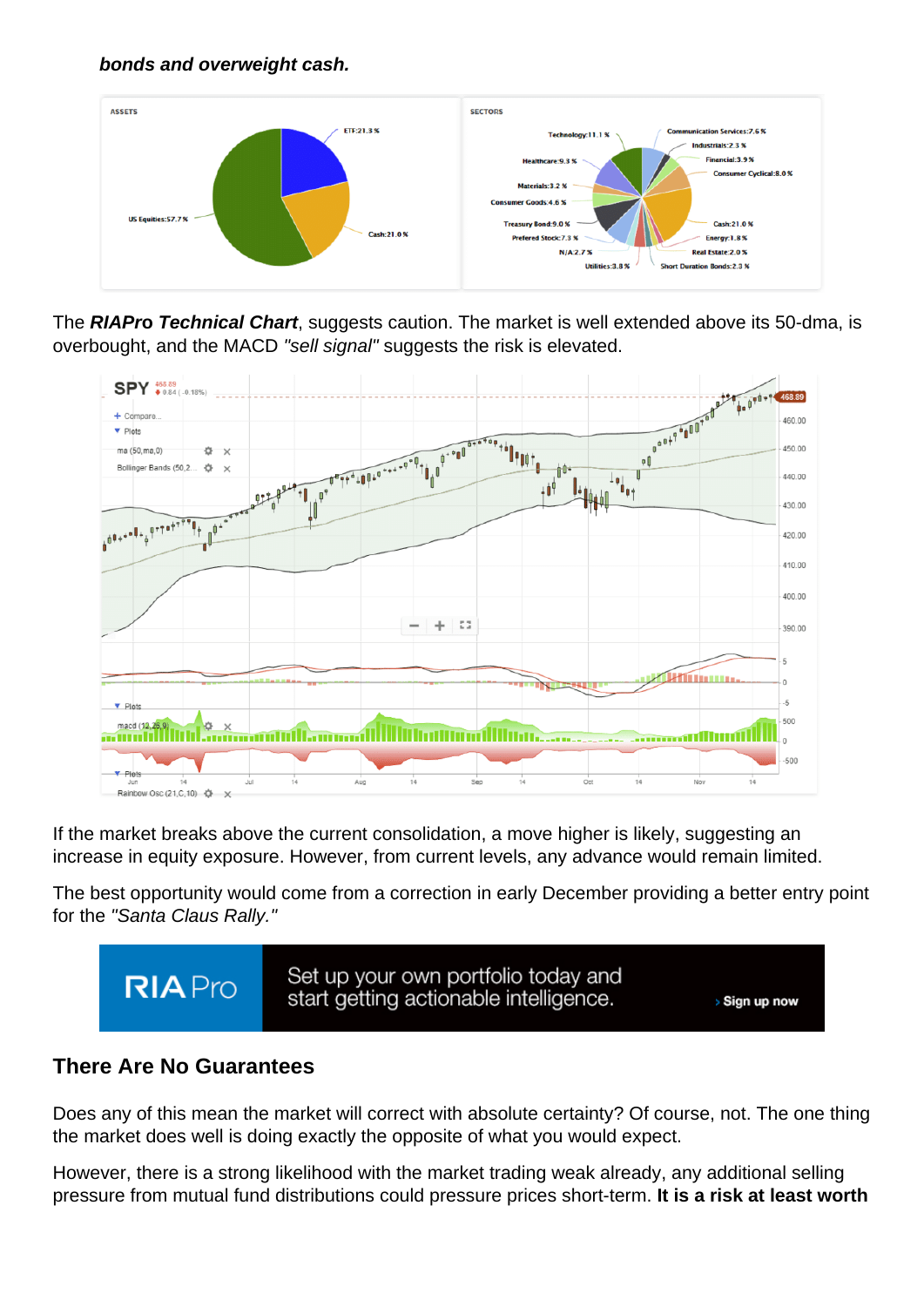considering if you are looking for a better entry point .

The good news is that if "Santa does visit Broad and Wall," the January effect has a greater degree of potential success. Of course, there is no guarantee of that either, but historical odds are strong that momentum will carry through

However, beyond that in 2022, I don't have a clue. Currently, Wall Street analysts are optimistic with Goldman Sachs predicting the S&P to hit 5100 next year. Anything is possible, but when looking at the market on a longer-term basis, with earnings and economic growth likely peaking, I am a bit more sanguine on outcomes.